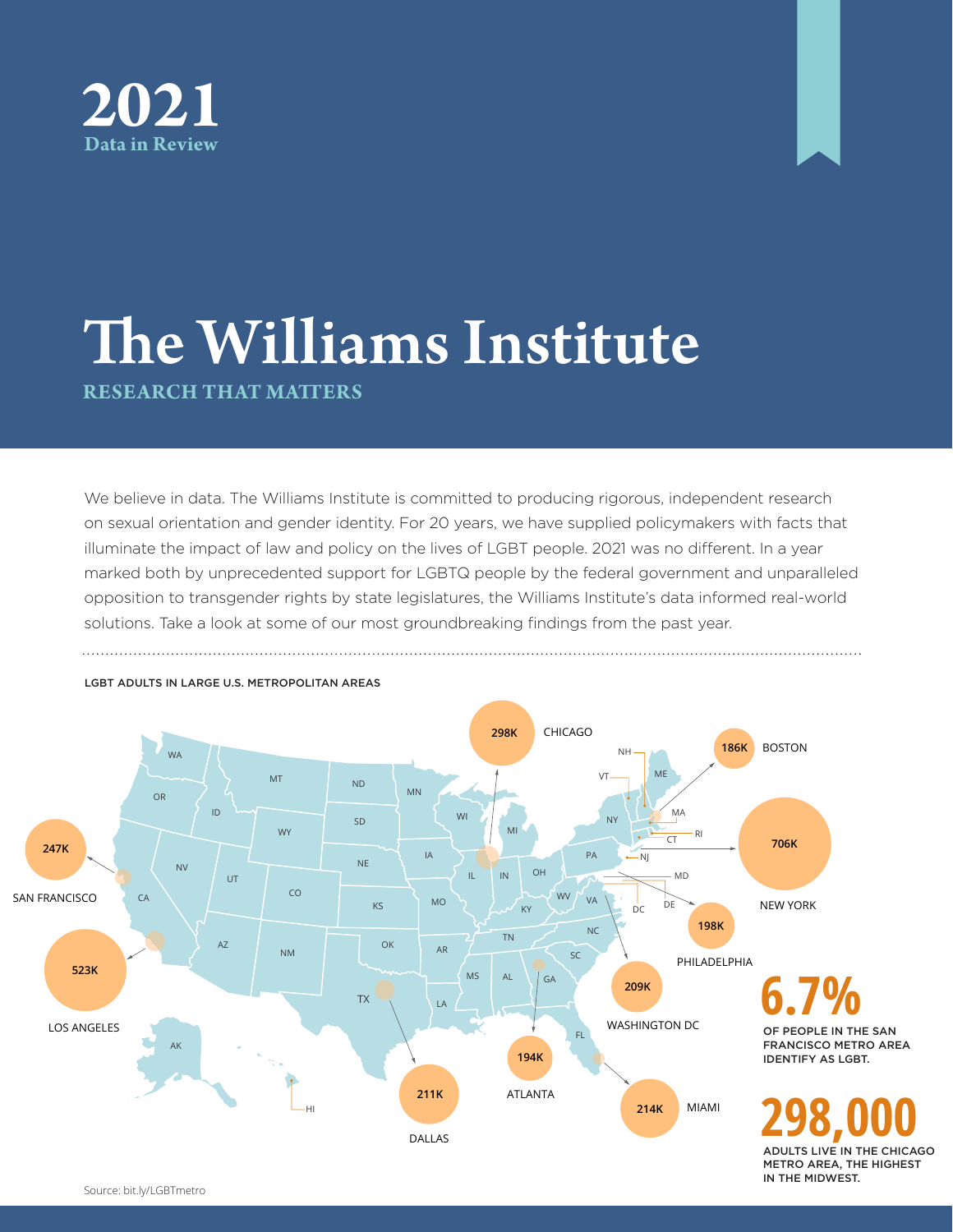## **2021 Data in Review**

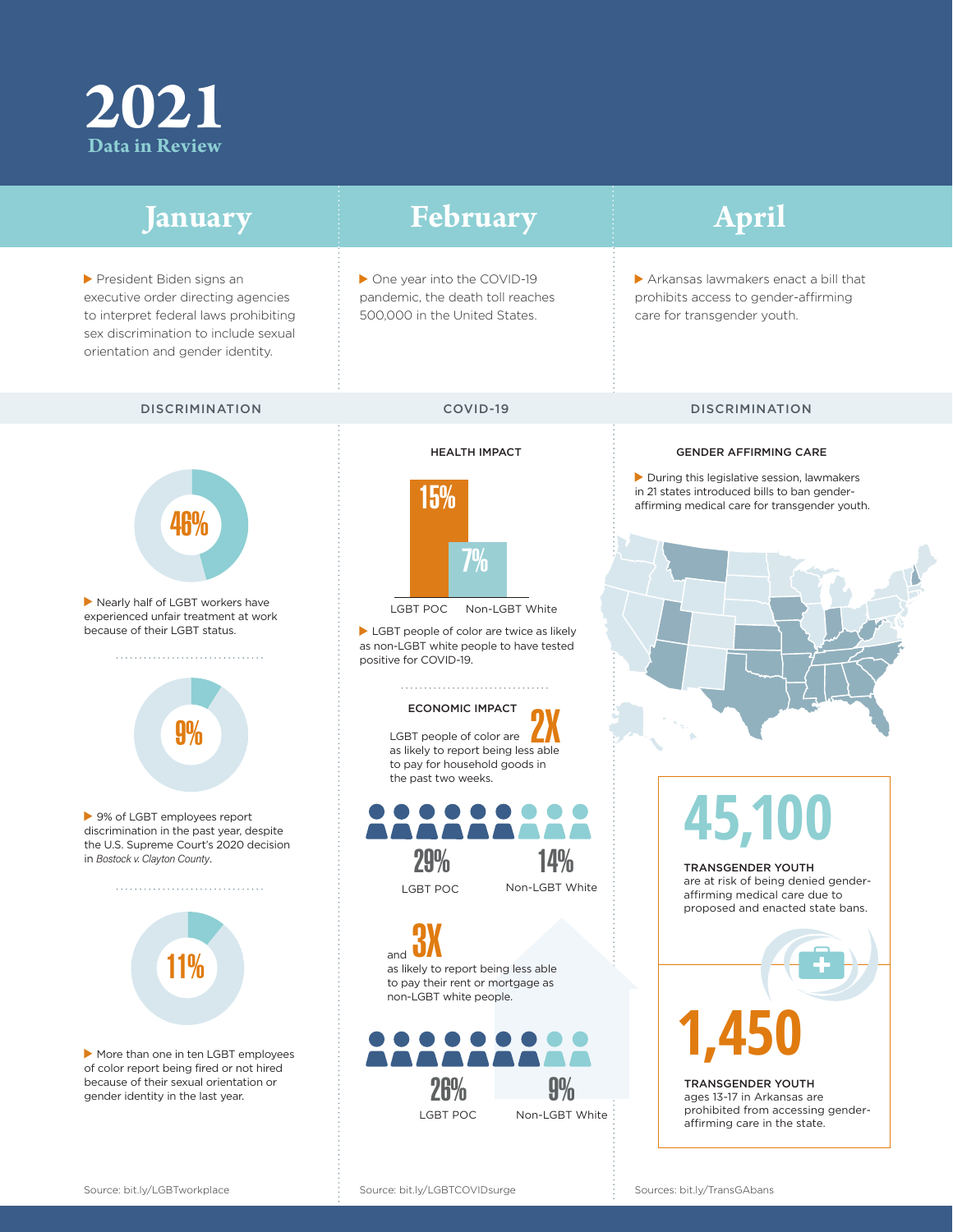

Source: bit.ly/HIVCrimNV bit.ly/GenderMarkers Source: bit.ly/LGBTeviction Sources: bit.ly/NonbinaryLGBTQ